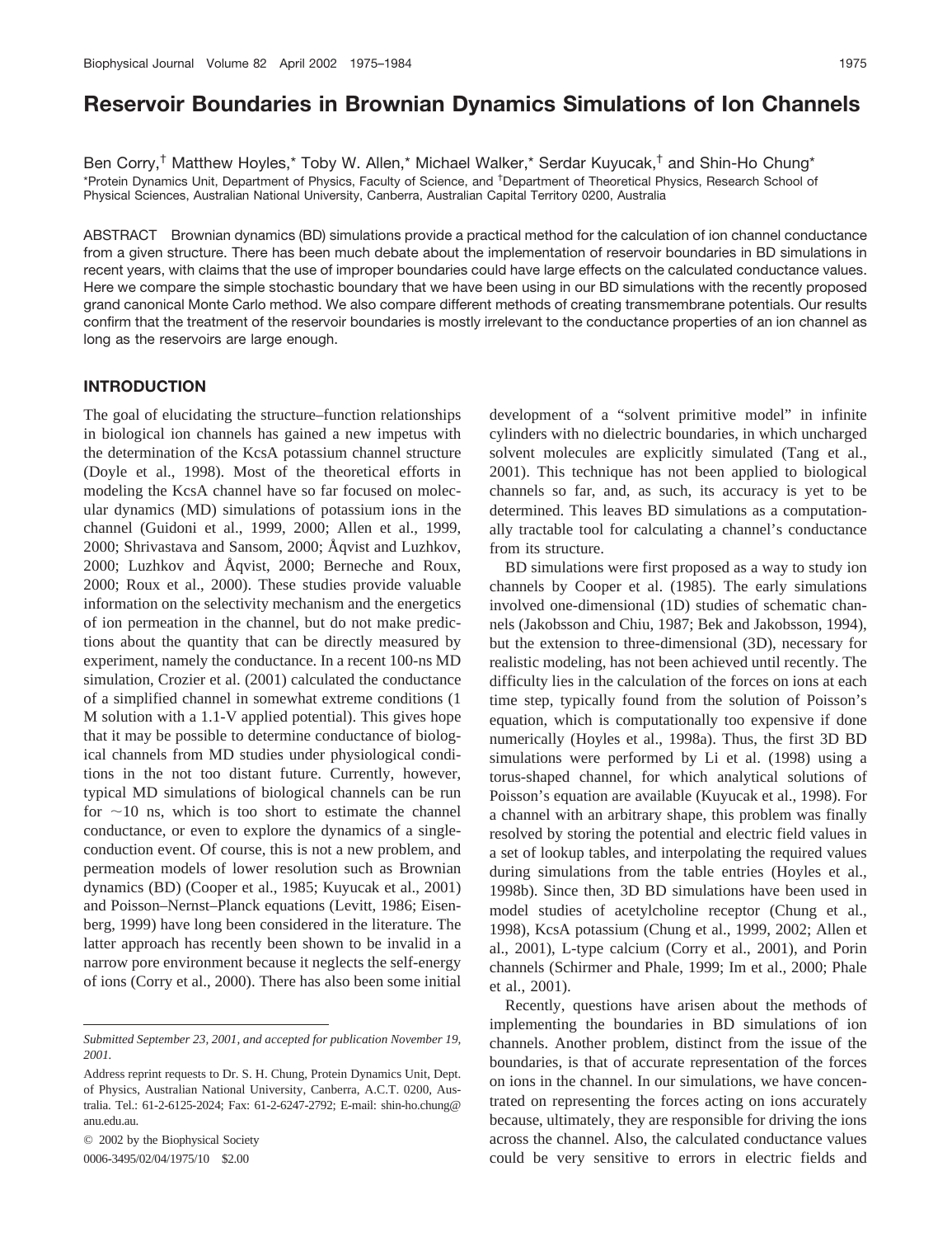potentials, e.g., conductance has an exponential dependence on energy barriers in channels. In contrast, we regard the implementation of reservoir boundaries, required to maintain ion concentrations and create driving potentials, as a secondary issue. The purpose of the reservoirs is to move the necessarily unphysical system boundaries away from the critical part of the simulation. Provided the reservoirs are large enough, a simple implementation of the boundaries should then suffice. We implement the boundaries by applying a uniform electric field across the channel and keeping a fixed number of ions in the reservoirs. The chosen concentration values in the reservoirs are maintained by recycling ions from one side to the other whenever there is an imbalance due to a conduction event: this process mimics the current flow through a closed circuit. There has, however, been a great deal of debate in the field about the appropriateness of such a simple stochastic boundary. Most recently, Im et al. (2000) have proposed a more elaborate treatment of boundaries using a grand canonical Monte Carlo (GCMC) method. In this paper, they also question the validity of the simple method, but unfortunately do not support this criticism with any hard evidence, such as a comparison of the two methods. A separate issue is that their treatment of forces on the ions is less sophisticated than in our simulations, in that the self-energy of the ions (or the reaction field) is ignored. Although the authors recognize that this is an important deficiency and plan to improve their technique, the work of Im et al. (2000) has been deemed to be the most rigorous so far for BD simulations of ion channels (e.g., Phale et al., 2001; Tobias, 2001; Tieleman, 2001).

The source of this preoccupation with boundaries in BD appears to arise from association with MD simulations where the correct treatment is known to be crucial (Sagui and Darden, 1999). However, the nature of the electrostatic forces in BD is very different from those in MD: first, an ion's electric field (or potential) in water is reduced by a factor of 80 due to the dielectric shielding, and second, shielding due to the counterions completely annuls the remaining field strength beyond 4 Debye lengths. For physiological concentrations (150 mM), this length scale is about 30 Å. With this provision on the reservoir dimensions, we believe that a simple boundary method should be adequate for the purpose of calculating the conductance of a channel from BD.

In view of the debate outlined above, however, it seems prudent to perform additional tests on the validity of our simple stochastic boundaries. The work of Im et al. (2000) provides us with an opportunity to do so. We have modified our computer programs to deal with the more sophisticated boundaries, and have carried out BD simulations of model channels using the two different methods. We have also experimented with different methods of representing the transmembrane potential. The purpose of these tests is to determine whether the GCMC boundaries (or the alternative

representations of the membrane potential) make any difference to the conductance of the model channel, or to the concentrations of ions near the mouths of the channel. If not, we feel safe in concluding that the reservoirs are adequately insulating the channel from the boundary conditions, and that our simulations accurately reflect the physical processes taking place in ion channels.

## **METHODS**

### **Brownian dynamics**

Because the application of BD simulations to realistic 3D channel geometries has been discussed in detail in our earlier papers (e.g., Li et al., 1998; Hoyles et al., 1998b; Chung et al., 1998, 1999; Corry et al., 2001), we give only a brief description of the method here and focus on the boundary methods that are to be compared. In BD, the motion of individual ions are simulated using the Langevin equation,

$$
m_{\rm i} \frac{\mathrm{d}v_{\rm i}}{\mathrm{d}t} = -m_{\rm i} \gamma_{\rm i} v_{\rm i} + F_{\rm R}(t) + q_{\rm i} E_{\rm i} + F_{\rm S},\tag{1}
$$

where  $m_i$ ,  $q_i$ , and  $v_i$  are the mass, charge, and velocity of the *i*th ion. In Eq. 1, the effect of the surrounding water molecules is represented by an average frictional force with a friction coefficient  $m_i \gamma_i$ , and a stochastic force  $F<sub>R</sub>$  arising from random collisions. The last two terms in Eq. 1 are, respectively, the electric and short range forces acting on the ion.

The total electric field at the position of the ion is determined from solution of Poisson's equation, and includes all possible sources due to other ions, fixed and induced surface charges at the channel boundary, and the applied membrane potential. For the proposed channel boundaries used in this study, Poisson's equation can only be solved numerically. This is achieved using the boundary charge method (Levitt, 1978), which is improved by including the effect of curvature of sectors in the solutions (Hoyles et al., 1998a). Because solving Poisson's equation at each time step is computationally prohibitive, we store precalculated values of the electric field and potential due to one- and two-ion configurations in a system of lookup tables, and interpolate values from these during simulations (Hoyles et al., 1998b). The short-range forces are used to keep the ions in the system and also to mimic other interactions between two ions that are not included in the simple Coulomb interaction. These include short range repulsion and hydration effects as described previously (Corry et al., 2001).

The Langevin equation (Eq. 1) is solved at discrete time steps following the algorithm devised by van Gunsteren and Berendsen (1982). To simulate the short-range forces more accurately, we use a multiple time-step algorithm in our BD code. A shorter time step of 2 fs is used across the channel where short range ion–ion and ion–protein forces have the most impact on ion trajectories, whereas, elsewhere, a longer time step of 100 fs is used.

Simulations under various conditions, each lasting for one million time steps  $(0.1 \mu s)$ , are repeated numerous times. Initially, a fixed number of ions are assigned random positions in the reservoirs with velocities also assigned randomly according to the Boltzmann distribution. The cylindrical reservoirs have a fixed radius of 30 Å, and their height is adjusted to obtain the desired concentration. The concentrations in each of the reservoirs are maintained using one of two stochastic boundary techniques described below. The current is determined from the number of ions crossing the channel during the simulation period.

The BD program is written in FORTRAN, vectorized, and executed on a supercomputer (Compaq AlphaServer SC). The time to complete the simulations depends on the number of ions, how often ions enter the short time-step regions, and whether the simple or GCMC boundaries are used. A temperature of 298 K is assumed throughout and a list of the other parameters used in the BD simulations is given in Table 1. (Note that the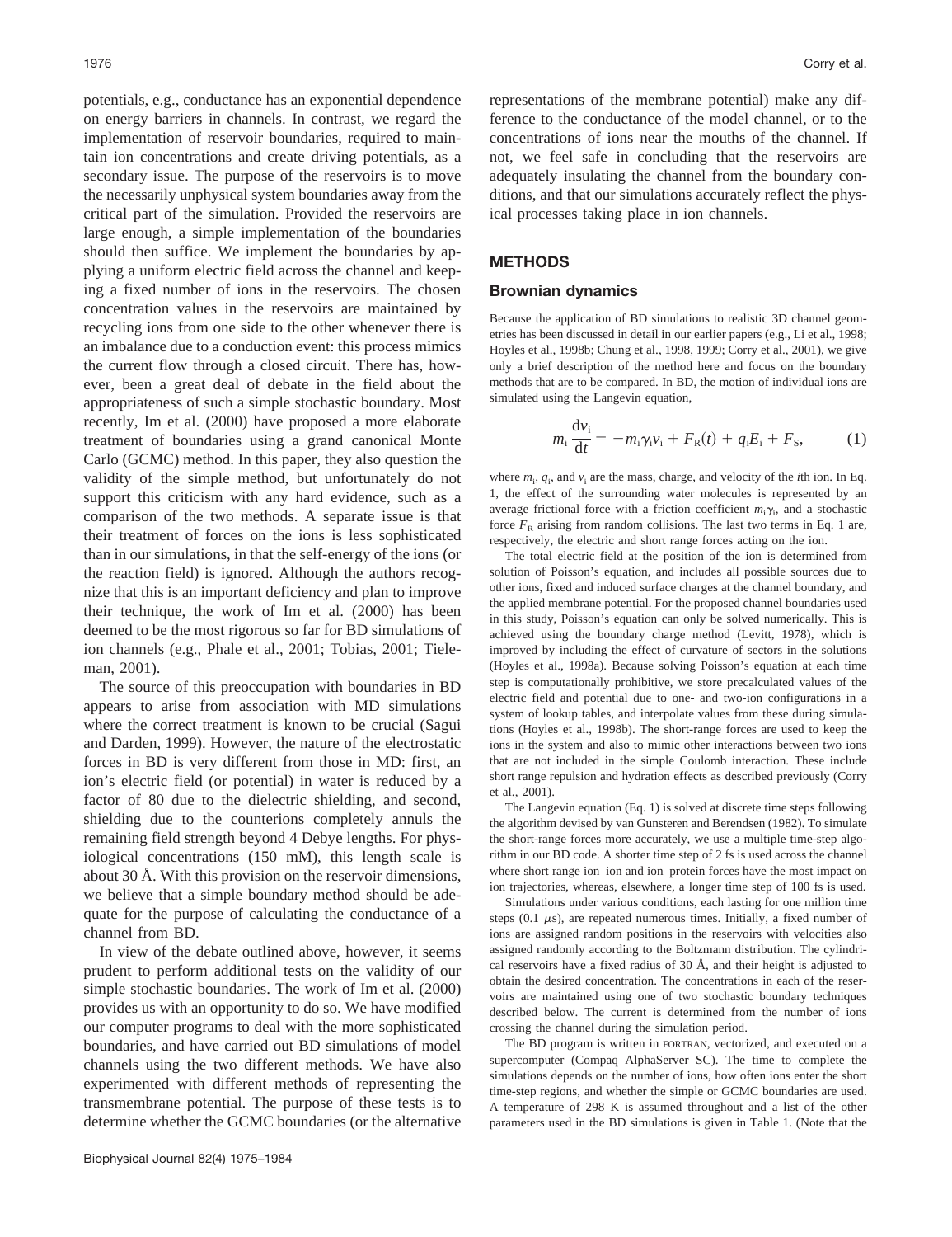**TABLE 1 Parameters used in the BD simulations for ionic mass** *m***, radius** *r***, and bulk diffusion coefficient** *D*

| Ion      | $m(10^{-26}$ kg) | r(A) | $D(10^{-9} \text{ m}^2/\text{s})$ |
|----------|------------------|------|-----------------------------------|
| $Na+$    | 3.8              | 0.95 | 1.33                              |
| $K^+$    | 6.5              | 1.33 | 1.96                              |
| $Cl^{-}$ | 5.9              | 1.81 | 2.03                              |

diffusion coefficient is related to the friction coefficient  $m\gamma$  in Eq. 1 by the Einstein relation,  $D = m\gamma/kT$ .)

### **Reservoir boundaries**

To maintain the specified concentrations in the reservoirs, we apply stochastic boundaries. Here, we compare the use of a simple boundary that maintains a fixed number of ions in the system with a more sophisticated GCMC boundary that allows fluctuations in the number of ions.

#### *Simple stochastic boundary*

The simple stochastic boundary is designed to maintain the desired ion concentrations in the reservoirs by keeping the number of each ion species in the system fixed. Also, when an ion crosses the channel, say from left to right, an ion of the same species is transplanted from the right reservoir to the left. For this purpose, the furthermost ion on the right-hand side is chosen, and it is placed to the far left-hand side of the left reservoir, making sure that it does not overlap with another ion. The stochastic boundary trigger points, located at either pore entrance, are checked at each time step of the simulation. In this way, the total number of each type of ion in each reservoir remains constant throughout the simulation. We emphasize that the exact placement of the trigger points is not crucial because the change in potential inside the channel due to moving an ion from one reservoir to another is only a few millivolts (as found by explicitly measuring the potential in the channel just before and just after the ion is moved). This is much smaller than the potentials from most other sources e.g., other ions, induced charges on the boundary, applied potential, and fixed charges.

#### *Grand canonical Monte Carlo method*

In an electrolyte solution, the total number of ions within a given region varies with time as ions wander in and out. To allow such fluctuations in the number of ions in the reservoirs, we implement as an alternative a GCMC stochastic boundary as developed by Im et al. (2000). We use essentially the same procedure but include a brief description of the method for completeness.

Fluctuations in the number of particles in an open system are described using the grand canonical ensemble with the grand partition function

$$
\mathscr{Z} = \prod_{\alpha} \sum_{n_{\alpha} \ge 0} \frac{\bar{n}_{\alpha}^{n_{\alpha}}}{n_{\alpha}!} \exp[n_{\alpha} \hat{\mu}_{\alpha}/k] \times \int dV \exp[-W(\{n_{\alpha}\})/k], \quad (2)
$$

where  $\bar{n}_{\alpha}$  and  $\bar{\mu}_{\alpha}$  refer to the expected number and chemical potential of ions of species  $\alpha$ ,  $W({n_{\alpha}})$  is the free energy of the configuration  ${n_{\alpha}}$ , and the volume integral is carried over all the ion coordinates in the system. The probability for a particular configuration  $\mathcal{P}(\lbrace n_{\alpha} \rbrace)$  can be read off from Eq. 2 by removing the sum and integral, and dividing by  $\mathcal{L}$ . To achieve a variable number of ions in a finite BD simulation, ions must be created or destroyed from within the reservoirs. Using the principle of detailed

balance and  $\mathcal{P}({n_{\alpha}})$ , one can derive the following expressions for the transition probabilities corresponding to the creation and destruction of ions of species  $\alpha$  (Im et al., 2000)

$$
\mathcal{P}_{\text{cre}}(n_{\alpha} \to n_{\alpha} + 1)
$$
  
= 
$$
\frac{(\bar{n}_{\alpha}/n_{\alpha} + 1) \exp[-(\Delta W - \bar{\mu}_{\alpha})/kT]}{1 + (\bar{n}_{\alpha}/n_{\alpha} + 1) \exp[-(\Delta W - \bar{\mu}_{\alpha})/kT]},
$$
 (3)

$$
\begin{aligned} \n\det(n_{\alpha} \to n_{\alpha} - 1) \\
= \frac{1}{1 + (\overline{n} / n) \exp[(\Lambda W)]}\n\end{aligned}
$$

 $\mathscr{P}_{\scriptscriptstyle{\text{dec}}}$ 

$$
= \frac{1}{1 + (\bar{n}_{\alpha}/n_{\alpha}) \exp[(\Delta W + \hat{\mu}_{\alpha})/kT]}.
$$
 (4)

Here,  $\Delta W$  is the free energy difference between the final and initial configurations.

The probabilities in Eqs. 3–4 are used in Monte Carlo steps to create or destroy ions in the reservoirs as follows. First, a random number between 0 and 1 is picked and a creation is attempted if it is less than 0.5 and a destruction if it is greater (equal probability is required to preserve microscopic reversibility). In case of creation, an ion of species  $\alpha$  is introduced in a random location and the probability in Eq. 3 is calculated. If it is greater than a newly picked random number, the creation is accepted, otherwise the ion is removed. Similarly, in the case of destruction, one of the ions of species  $\alpha$  is randomly chosen and the probability of its removal from the system is calculated using Eq. 4. If a random number is below this value, then the ion is removed from the system, otherwise it remains.

Such particle creation and destruction is unphysical and is meant to represent the movement of ions into and out of the reservoirs. So, we must make sure that this does not affect the dynamics of ions near the ion channel by limiting such events to "buffer regions," sufficiently distant from the channel. Figure 1 depicts the BD system used with the GCMC boundary conditions. An ion channel (cylindrical in this case, but any shape is possible) is connected to reservoirs at each end. Cylindrical reservoirs are used here to be consistent with our previous BD simulations, although again any geometry is possible. Ions move throughout this channel–reservoir system according to the BD algorithm described above. The outside edge of the reservoirs form the buffer zones in which the GCMC creation/destruction routine takes place. In our studies, we used a buffer thickness of 10 Å.

The chemical potential is calculated from the excess solvation energy,  $\Delta\mu_{\alpha}$ , of each ion type for the specified average concentration in the relevant buffer. In a similar fashion to Im et al. (2000), we use the hypernetted chain approximation (Hansen and McDonald, 1976). The method used closely follows that of Rossky and Friedman (1980) and incorporates the short-range and hydration interactions (Corry et al., 2001), instead of the Lennard–Jones potential used by Im et al. (2000) that ignores the contributions of solvent molecules. (Note that the solvation energies could be calculated in other potentially more accurate ways, such as direct grand canonical simulation.) Once the excess solvation energies are determined, they are adjusted to account for any driving potentials in the system as follows:

$$
\bar{\mu}_{\alpha\beta} = \Delta\mu_{\alpha} + q_{\alpha}V_{\beta},\tag{5}
$$

where  $q_\alpha$  is the charge on ion type  $\alpha$ , and  $V_\beta$  is the potential in buffer  $\beta$ . To allow the GCMC boundary procedure to accurately enforce the boundary conditions, many more GCMC steps (a creation or destruction of each type of ion in each reservoir) should be performed for every BD time step. In this study, 10 GCMC steps are performed for every BD step. The concentration in the reservoirs varies during a GCMC-BD simulation as ions are created and destroyed. The average concentration, though, is found to be always slightly lower than the specified input value.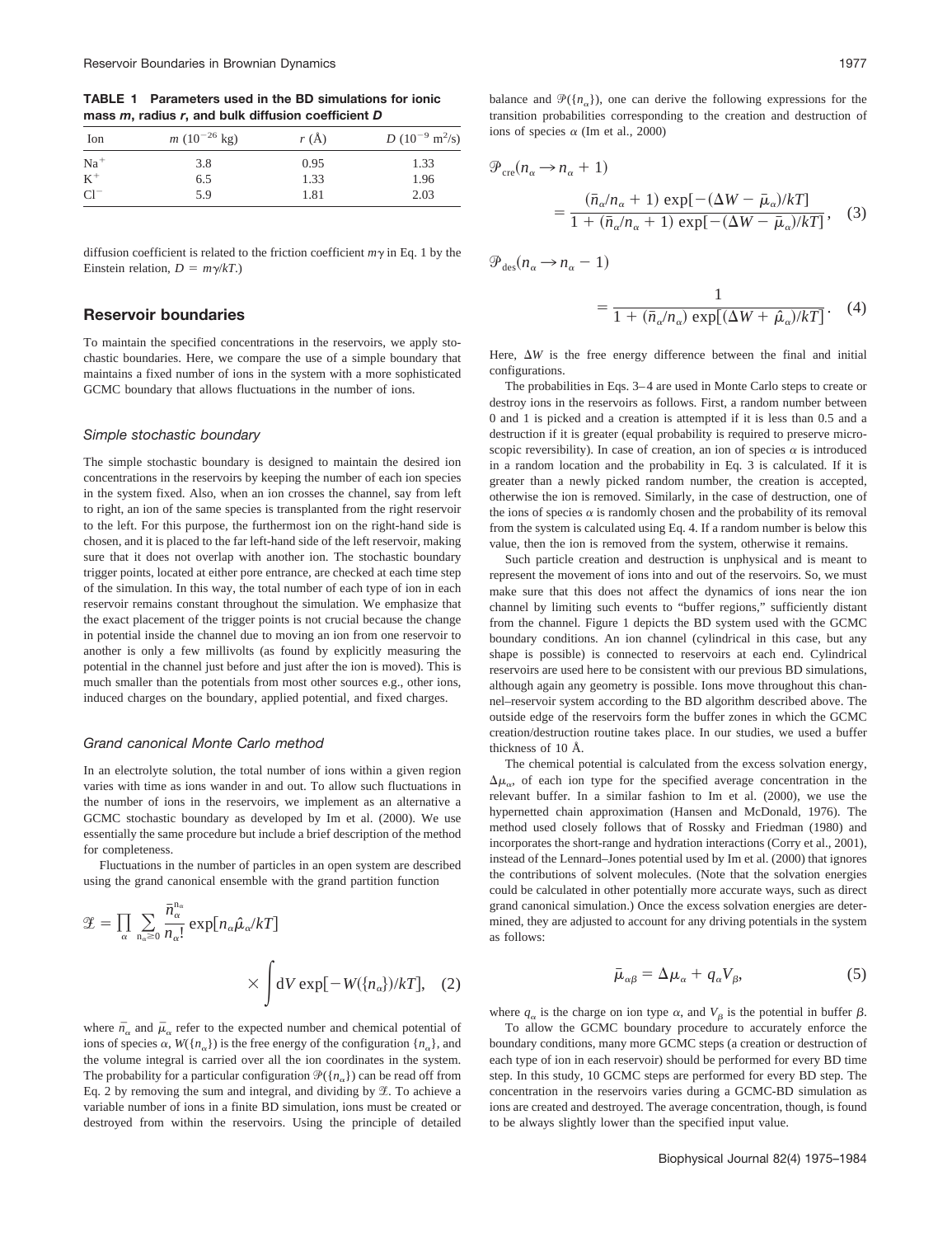

FIGURE 1 Diagram of the channel and reservoir system used in BD/ GCMC simulations. The protein and membrane forms a 3D channel when rotated about the central axis by 180°. In this case the channel is cylindrical, although it may have any shape. Attached to each end of the channel are cylindrical reservoirs. During BD simulations, ions move within this channel and reservoir system. When the GCMC procedure is used to maintain ion concentrations in the reservoirs, ions are created and destroyed in the buffer zones around the outside edge of the reservoir indicated by the dashed lines. The dimensions shown are those for the cylindrical channel discussed in the text.

# **Transmembrane potentials**

A second issue to do with reservoir boundaries is how to apply a potential difference that drives ions through the channel. There are at least three possibilities that have been considered in the past, and there has been much debate as to which is most appropriate.

In all our recent BD simulations, we have created a transmembrane potential by simply applying a uniform electric field through the system. This applied field is included in the solution of Poisson's equation with the dielectric boundaries so that it induces surface charges of it own. The resulting potential is far from being linear across the system—it drops much more rapidly through the channel than in the reservoirs.

Another approach is to fix the potential at the desired values along the far ends of the reservoirs. This creates an equipotential surface at each end, which can be set independently to create a potential drop across the channel. This is similar to placing electrodes at the far end of each reservoir, though, in an actual experiment, the electrodes would be much farther from the channel than in a typical simulation. To use such a scheme, we solve Poisson's equation with the specified boundary potentials using a finite difference method (Moy et al., 2000). The results due to the transmembrane potential, fixed charges in the protein wall, and charges induced by these are stored in a 3D lookup table.

A final method, which has been introduced by Im et al. (2000), is to make the potential more realistic by moving the fixed potential surfaces far away from the simulation system. The electrolyte solution in between the reservoir and the fixed potential surface is treated as a continuum by solving the Poisson–Boltzmann (PB) equation in this region. The potential

in the system is thus calculated using a modified PB equation, which reduces to Poisson's equation in the BD simulation system where ions are treated explicitly. We implement this procedure by using a finite difference method to solve the modified PB equation when constructing the 3D lookup table.

For the purpose of comparing the stochastic boundary techniques used for maintaining concentrations in the reservoirs, it is important that we use the same applied potentials. Thus, in all the simulations discussed here, except for the final section on transmembrane potentials, we utilize the first "uniform field" approach.

# **RESULTS AND DISCUSSION**

# **Equilibrium ion distribution**

We first demonstrate that the BD simulations with either the simple or GCMC procedure maintains the desired equilibrium conditions by examining the relative distribution of ions in bulk solution. For this purpose, we set all dielectric constants in the system equal to 80 so that there are no dielectric boundaries in the system, and ignore ions that are within 8 A of the reservoir boundaries to avoid edge effects in sampling. In Fig. 2, we show the radial distribution functions for K–Cl (*A*) and K–K (*B*) ion pairs, obtained from BD simulations of a 500-mM KCl solution for  $10^6$ time steps  $(0.1 \mu s)$ , in one case with the GCMC routine in place (*triangles*) and in another without (*filled circles*). When testing the GCMC procedure, the buffer regions are enlarged to occupy the entire reservoirs (so that ions can be created or destroyed anywhere) because the test is for a bulk solution. The curves agree closely and depict the peaks due to the contact and solvent-separated minima in the potential of mean force. They also closely follow the results obtained from the hypernetted chain equations indicated by the solid line. This agreement indicates that the equilibrium structure of the electrolyte is accurately reproduced in BD simulations with or without the GCMC routine.

### **Cylindrical channels**

Because we are interested in comparing different treatments of the boundary in BD simulations, it matters little which channel model we use. Thus, for simplicity, we first make our comparisons in a simple cylindrical channel, before demonstrating the robustness of these results in the more complex potassium channel model we have studied previously.

The cylindrical channel model is formed by rotating the curve shown in Fig. 1 about the central axis. The channel radius is set to 3 Å and its entire length to 35 Å. First, we set the dielectric constant of the protein to 80, equal to that of the electrolyte in the channel and reservoirs. In this case, because there is no dielectric boundary, no reaction field can be induced. Although not realistic, this provides the simplest case in which to test the stochastic boundary methods, and it also helps in showing the importance of the reaction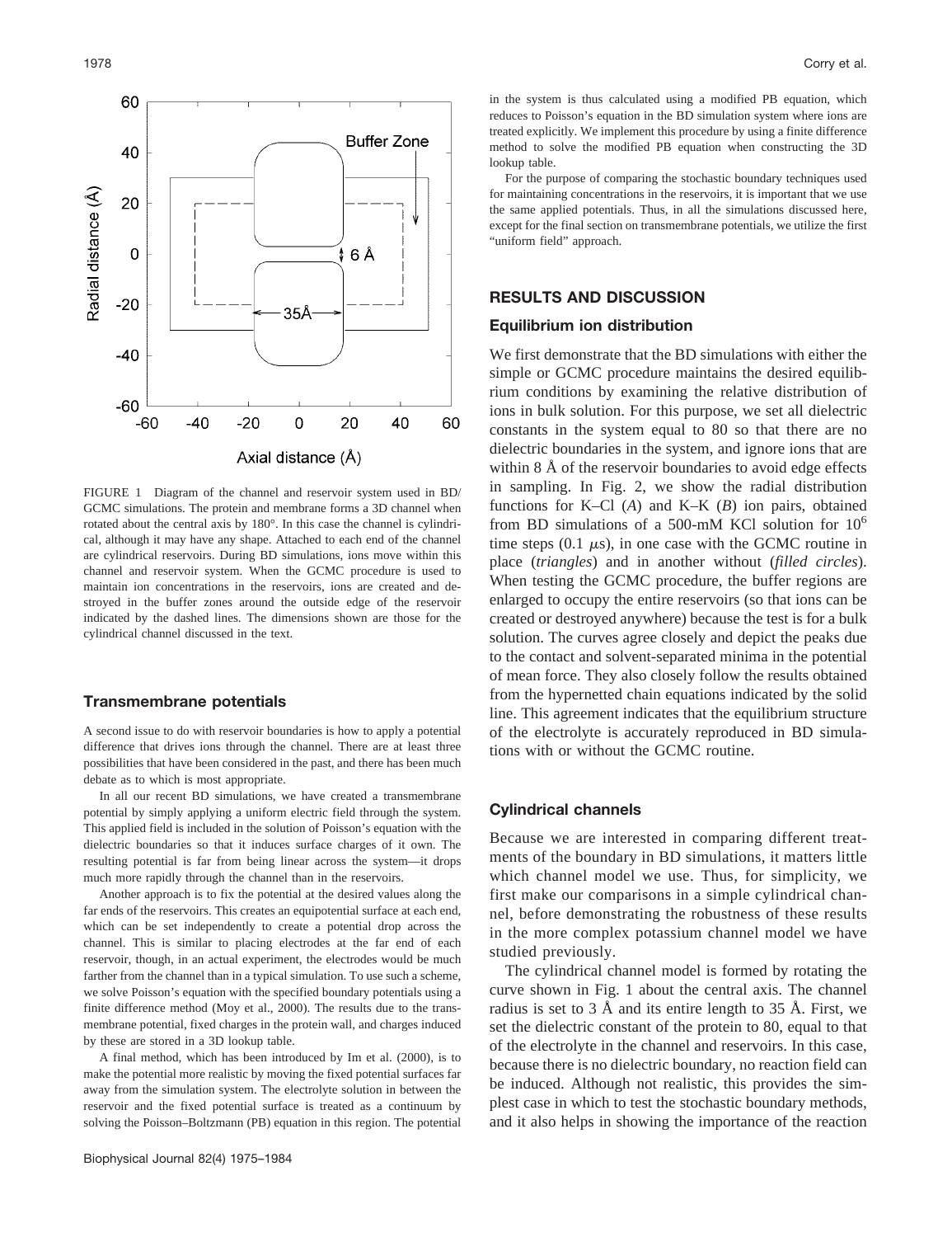

FIGURE 2 Radial distribution function for (A)  $K^+$ -Cl<sup>-</sup> and (B)  $K^+$ -K<sup>+</sup> ion pairs moving in the reservoirs as found from BD with the GCMC routine in place throughout the reservoirs (*triangles*), BD simulations without the GCMC routine (*filled circles*), and the HNC equations (*solid line*). The BD plots were calculated by sampling from simulations using a cylindrical channel with no dielectric boundaries and ignoring ions within 8 Å of the reservoir boundaries.

field when these results are compared to those with a realistic choice of dielectric constant. The overall concentration in the simple boundary simulations is set to be the same as the average concentration during the GCMC simulations. For compatibility with earlier simulations, all studies in the cylindrical channels are carried out using NaCl solution.

#### *Ion distributions and fluctuations*

Im et al. (2000) show that, when the GCMC method is used, the number of ions in the reservoirs fluctuates considerably during a BD simulation, and therefore, they claim "BD with a fixed number ions cannot describe the permeation process in a satisfactory manner." Such a connection between channel current and variations in the ion numbers is far from being obvious. For one thing, fluctuations in concentration in any volume in the vicinity of the channel occur at a much faster rate than conduction of ions, and hence a direct correlation between the two quantities is unlikely. Second, even if such fluctuations did have an effect on channel current, these will be at the level of noise in the stochastic BD simulations, and will be lost when the average current is determined (which should depend only on the average concentration). Finally, fixing the total number of ions in the reservoirs does not mean that they do not fluctuate near the channel where such effects, if important, should be modeled correctly.

In Figs. 3 and 4, we demonstrate this third point by comparing the predictions of the simple boundary (*A*) with the GCMC method (*B*) for the distribution of ions near the channel. In each figure, the probability of finding a given number of ions in a fraction of the reservoir volume around the channel (denoted by *x*) is plotted. In Fig. 3,  $x = 0.5$ , corresponding to all the volume outside the buffer zone in the GCMC method as indicated by the dashed line in Fig. 1. In Fig. 4,  $x = 0.25$ , that is, half of the volume used in Fig. 3 (around the mouth of the channel). Given *N* particles in a box, the probability of finding *n* of them occupying *x* fraction of the volume is given by the binomial distribution,

$$
\mathcal{P}(n, x) = \frac{N!}{n! (N-n)!} x^{n} (1-x)^{N-n}, \tag{6}
$$

which is indicated by the dashed line in Figs. 3 and 4. As expected, the probability distributions when using the simple boundary method show that the number of ions in these regions varies significantly during a simulation, the distributions closely following the binomial one in both Figs. 3 *A* and 4 *A*. Even though the total number of ions in the reservoir is constant during the simulation, the number of ions near the channel is not fixed. The GCMC distribution is slightly more spread out in Fig. 3 *B*, where the effect of the number fluctuations in the buffer zone is maximal. But, as shown in Fig. 4 *B*, as soon as one moves away from the buffer boundary, the GCMC distribution also reverts to the binomial distribution. Thus, away from the boundary regions, ion numbers fluctuate according to the binomial distribution regardless of whether one fixes the total number of ions in the system or allows it to fluctuate according the GCMC method.

We emphasize that the boundary conditions imposed in either method contain unphysical elements, and one has to make sure that these regions are well separated from the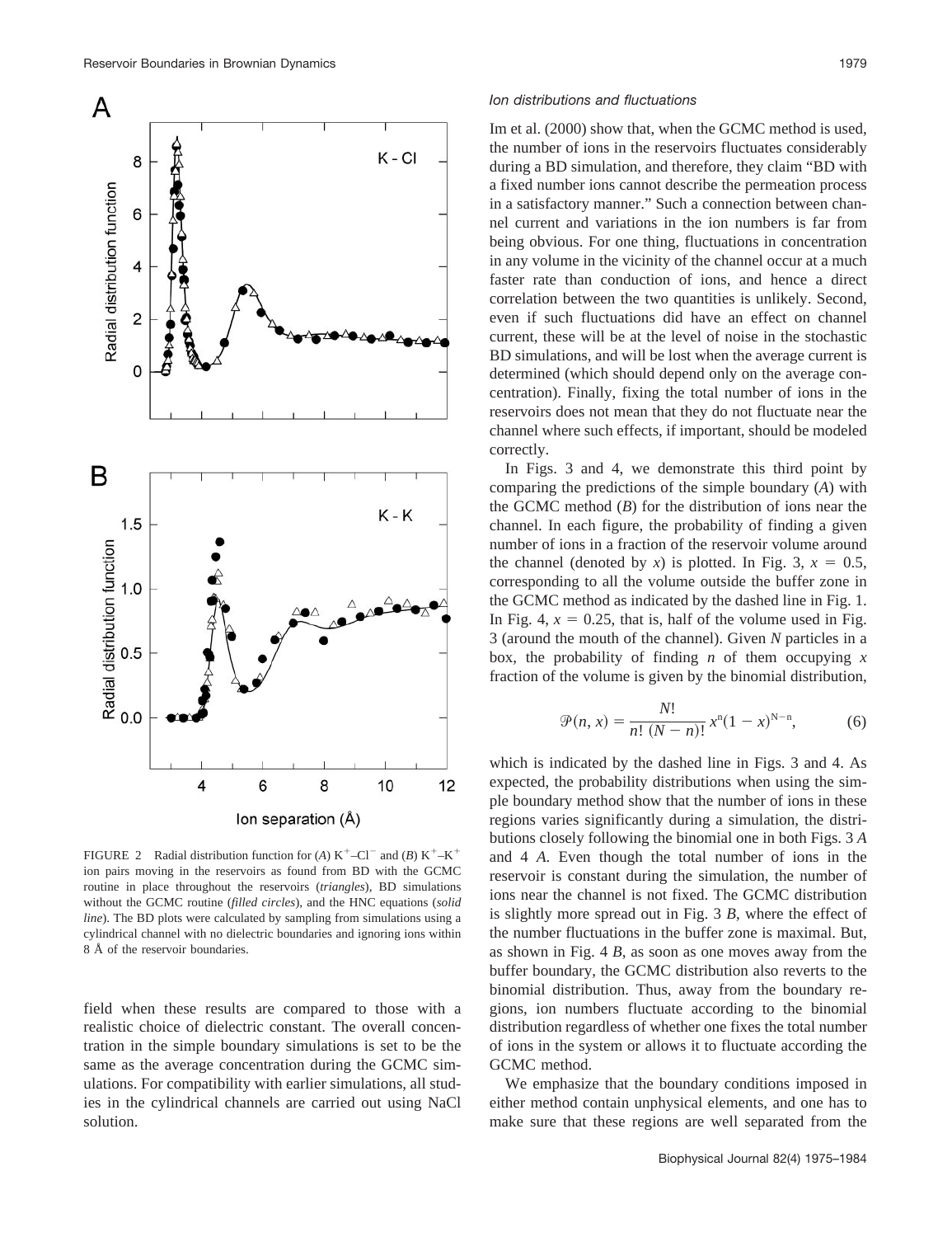

Number of ions

10

15

FIGURE 3 Fluctuations in cation numbers in a region around the channel mouth comprising 50% of the volume of one reservoir when (*A*) the simple stochastic boundary is used and (*B*) when the GCMC procedure is used. A dielectric constant of 80 is used everywhere. The number of ions in the region is sampled every 100 BD steps and the relative frequency is calculated during a  $0.2 - \mu s$  simulation period. The average concentration in the simulation is  $\approx$  280 mM, corresponding to 15 ions of each type in each reservoir. The average number of ions in the region and the standard deviations are indicated by  $\bar{n}$  and  $\sigma$ , respectively. The dashed line shows the corresponding binomial distribution from Eq. 6 with  $N = 15$  and  $x = 0.5$ .

5

0

channel. The rule of thumb is to put the boundaries  $\sim$  4 Debye lengths away from the channel mouths to allow for near complete ionic screening. Once the boundaries are at such distances, their effects are totally washed out in the



FIGURE 4 Fluctuations in cation numbers as in Fig. 3 except in a smaller region near the channel mouth containing 25% of the entire reservoir volume using (*A*) the simple boundary and (*B*) the GCMC boundary.

vicinity of the channel so that all methods should lead to similar fluctuations in ion numbers there.

### *Channel currents*

Because the distribution of ions and the fluctuations in ion numbers are very similar near the channel mouth with both the simple and GCMC methods, they should also lead to similar conductance properties. To demonstrate that the choice of boundary makes no difference on the channel conductance, we next compare the current passing through the cylindrical channel during BD simulations with the simple and GCMC boundaries.

In Fig. 5 we plot the current–voltage curve in a 3-Åradius cylindrical channel found from BD simulations using either the simple stochastic boundary (*filled circles*) or the GCMC boundary (*triangles*). For this plot  $\varepsilon = 80$  is used everywhere so that there are no dielectric boundaries and thus no ion self energies or image charges. This situation is the same as that used in the control study of an earlier paper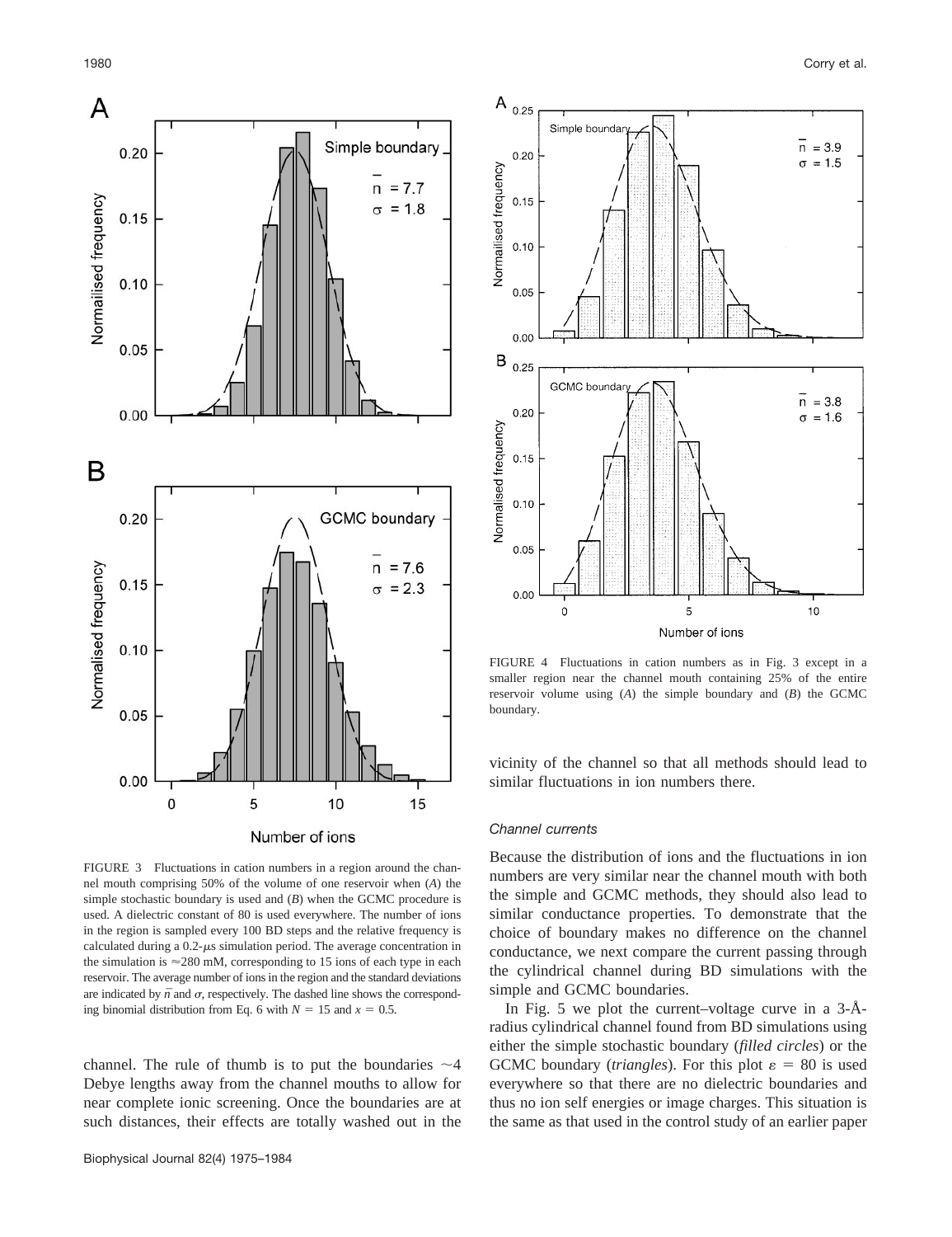



FIGURE 5 Comparison of the current-voltage curves in a cylindrical channel using the simple stochastic boundary (*filled circles*) or the GCMC boundary (*triangles*). A 3-Å-radius channel is used with  $\varepsilon = 80$  everywhere and 265 mM NaCl solution. Ions are driven across the channel by an electric field of  $2 \times 10^7$  V/m, corresponding to a potential drop of approximately 200 mV across the system. Sodium and chloride currents are plotted separately and each set of results is fitted by the solid line.

(Corry et al., 2000) and is similar to the simulations of Im et al. (2000), in which reaction fields are ignored. Because there are no fixed charges or other sources that can bias the potential, both cations and anions pass through the channel in opposite directions. The current carried by the cations and anions are plotted separately in the figure, and there is a greater anion current due to chloride having a larger diffusion coefficient than sodium. Rather being ohmic, the current–voltage relationship is notably nonlinear. This is most likely a consequence of the fact that, at larger voltages, the ion transit time through the channel is shorter. Because the channel is too narrow for ions to pass each other, yet cations and anions are trying to permeate through the channel in opposite directions, the shorter transit time would aid conduction by clearing the channel ahead of the next conduction event. It is clear from this plot that the currents calculated using either the simple and GCMC boundaries are essentially the same, the two agree to within the statistical uncertainty of the data. Thus, the channel current does not depend on which boundary technique is used.

If we change the dielectric constant of the protein to the realistic value of 2, then a dielectric boundary is formed, and reaction field effects come into play. When an ion approaches a protein boundary with a lower dielectric con-

FIGURE 6 Comparison of the current–voltage curves in a cylindrical channel with fixed charges using the simple stochastic boundary (*filled circles*) or the GCMC boundary (*triangles*). A 3-Å-radius channel is used with eight monopoles placed at each end as described in the text. A dielectric constant of 2 is assigned to the protein and 80 everywhere else.

stant, it induces surface charges that repel the ion away from this interface. Indeed, as discussed in previous papers (Moy et al., 2000; Corry et al., 2000), these reaction fields can be the dominant electrostatic effect in ion channels and should not be ignored. In this case, the repulsive forces prevent ions from entering the channel, and so the current is reduced to zero. Not surprisingly, the choice of stochastic reservoir boundary has no effect—no ions cross the channel with either technique. The most important physical effects for simulating the channel are those between the ion and the channel itself, not those due to the reservoir boundaries or ions far from the channel.

Next we create a conducting cylindrical channel with dielectric boundaries by including fixed charges in the channel walls. A ring of eight monopoles are placed at each end of the channel (at  $z = \pm 12.5$  Å), each carrying a charge of -0.09*e* as done previously (Corry et al., 2000). These charges help cations overcome the image forces and enter the channel, while preventing anions from entering, creating a cation-selective channel. The cation current passing through the channel is plotted against the driving potential using both the simple and GCMC boundaries in Fig. 6. As in the case of Fig. 5, the currents found from simulations using the GCMC boundary are almost identical to those found using the simple boundary. Note that the nonlinearity in this case results from the residual barriers in the potential energy profile.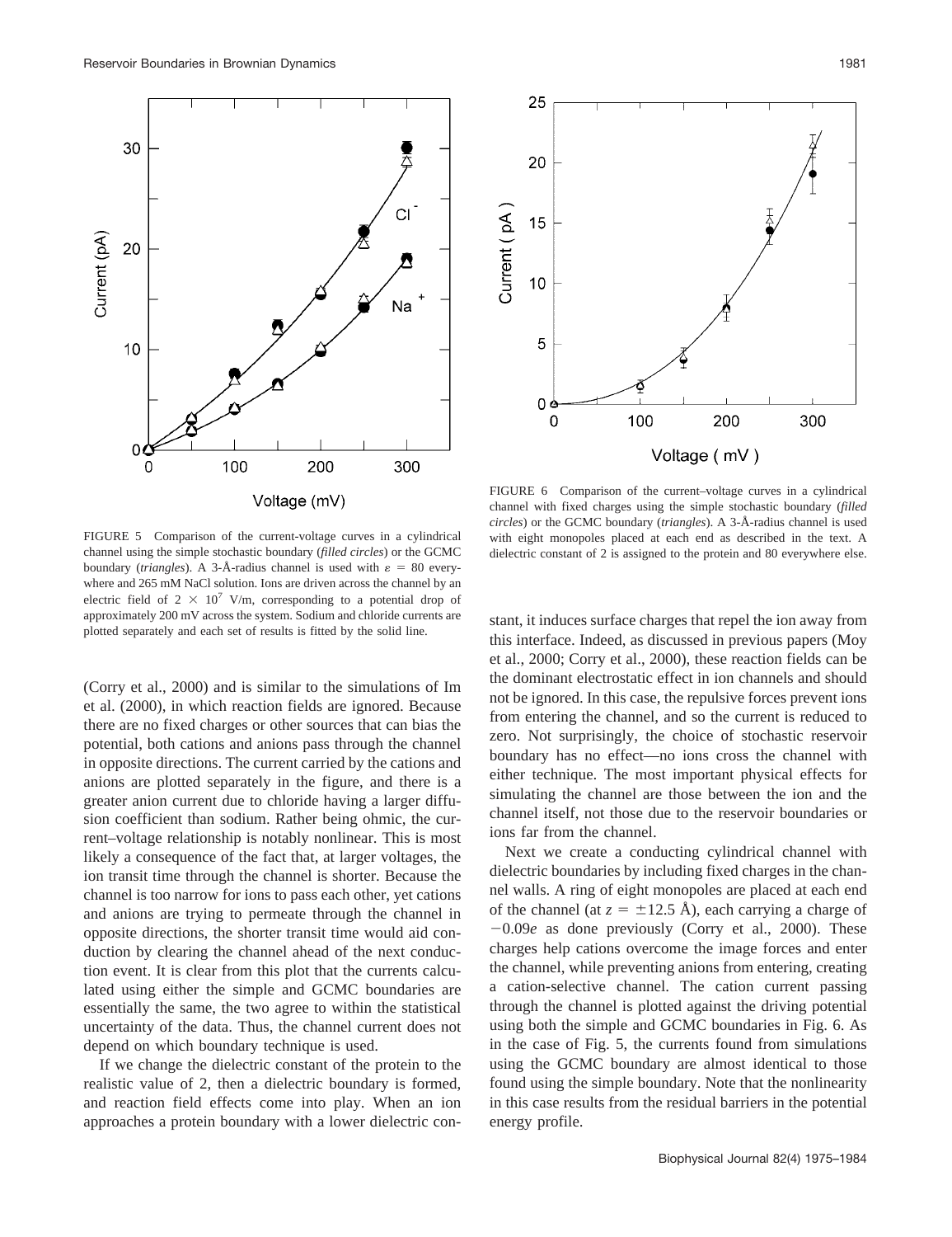#### **More complex channels**

We have seen that the choice of stochastic boundary used to maintain concentrations in the simulation reservoirs has no effect on the currents flowing through simplified cylindrical channels. As a final test, we check to make sure that this conclusion is valid in a more complex and realistic multiion channel that we have modeled previously, and checking it at a range of concentrations. To do this, we use the KcsA potassium-channel model that has been described in an earlier paper (Allen and Chung 2001). An open-state KcsAchannel shape has been constructed using MD from the known closed-state crystal structure (Allen et al., 2000). A dielectric interface is then constructed by tracing out a boundary using a water molecule and assigning the dielectric constant a value of 2 in the protein and 60 in the channel. The final shape, and the pore-forming peptide helices are shown at the top of Fig. 7. Charges are assigned at positions corresponding to the protein atoms using the extended CHARMM-19 parameter set. More details can be found in the above references.

In Fig. 7, we plot the current–concentration curve in the KcsA potassium channel surrounded by KCl solution under a driving potential of 200 mV. The results of our simulations show a saturation of channel current with increasing conductance, and are fitted by a Michaelis–Menton curve to indicate this. The data from simulations carried out using the simple stochastic boundary, indicated by the filled circles, are those published elsewhere (Allen and Chung, 2001). When the GCMC boundary is used, the new data shown by the triangles reproduces this curve well at all concentrations studied. Thus, once again, the choice of stochastic boundary has little effect on channel currents, even over a large range of concentrations.

#### **Transmembrane potentials**

So far, we have examined techniques for maintaining ion concentrations in the reservoirs. A separate but related issue arises when we consider applying a transmembrane potential to drive ions through the channel, because this may rely on setting boundary values for the potential at the edges of the reservoir. In reality, the driving field or potential arises from ion clouds on each side of the membrane or a distant electrode. Thus, setting the potential at the back edges of the reservoirs is not quite correct because it fails to allow for variations at these positions caused by the movement of mobile ions. Im et al. (2000) claim that their use of the modified PB equation avoids these difficulties by taking into account the effects of mobile ions when determining the potentials at each end of the BD simulation. The uniform field approach does not include the cause of the transmembrane potential, rather just takes it as given, a bias that could be created by ionic clouds or polarization external to the BD system.





FIGURE 7 Conductance concentration curve in a model KcsA potassium channel found from BD simulations using the simple stochastic boundary (*filled circles*) and GCMC boundary (*triangles*). An electric field of  $2 \times 10^7$  V/m is used to drive the ions across the channel. The results represent the averages of  $1.5-2.0-\mu s$  simulations. The inset shows the shape of the channel and indicates the major peptide helices.

But, rather than entering a debate as to which is the most realistic way to create the transmembrane potential, we simply demonstrate here that it again makes no difference which method is used, by directly comparing the three. In Fig. 8, we plot the average potential along the central axis of the channel during a BD simulation using the uniform field, fixed potential, and modified PB approaches. In all cases, the majority of the potential drop occurs in the channel, with the potential remaining relatively flat in the reservoirs. When the fixed potential or modified PB methods are used, a slightly greater charge separation occurs in the reservoirs due to ions being attracted to the potential generating electrodes. This is especially true near the outside edge of the reservoir, and leads to the drop in the magnitude of the potential there. The boundary effects created in these techniques are, however, quickly screened out by the mobile ions in the system. It is worth noting that, in the modified PB method, we solve the modified PB equation only once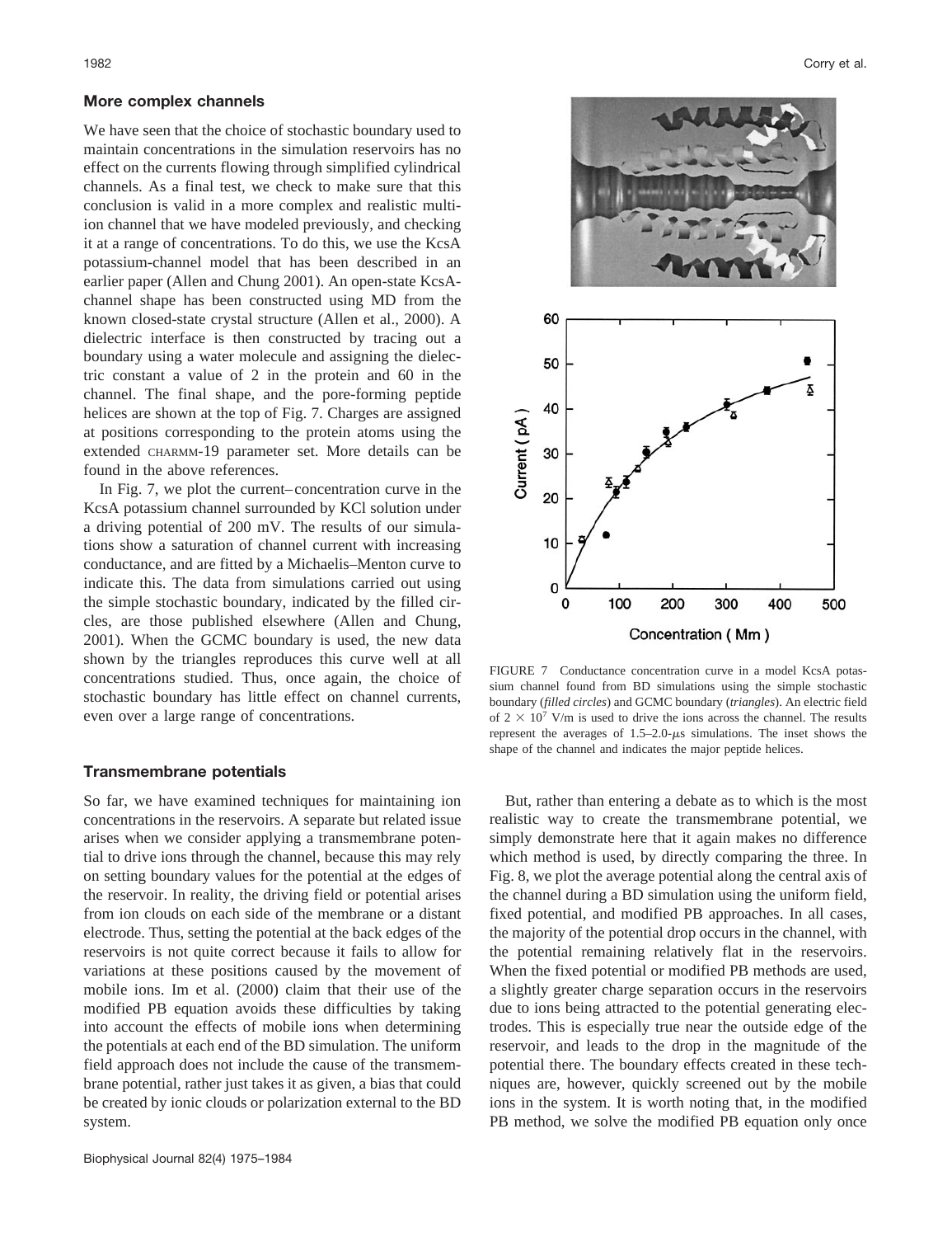

FIGURE 8 Average potential profiles along the channel axis during a BD simulation when the transmembrane potential is set via the uniform field (*solid line*), fixed potential (*dashed line*) and modified PB (*dotted line*) methods. The cylindrical channel model is used, with a dielectric boundary but no fixed charges. The potential is plotted between the two ends of the reservoirs. In all cases, the potential at each point is averaged over a  $0.1 - \mu s$  BD simulation.

before doing the BD simulation. Thus, the electrolyte outside of the reservoirs does not react to the presence of the explicit ions in the BD simulation. If the modified PB equation was solved at each BD time step, it is possible that the electrolyte would act, on average, to cancel some of the charge separation seen in the BD simulation. This, of course, would only act to bring the potential closer to the uniform field case, and would not alter our conclusion. Inside the channel, the potentials are almost identical in all cases, and good agreement is maintained until  $\sim$ 20 Å from the channel mouth. Thus, no matter which technique is used to create the transmembrane potential, the average potential seen by ions in or near the channel is the same. Because it is the potentials in and around the channel that drive ions through it, the choice of technique for creating a transmembrane potential is, therefore, irrelevant when it comes to calculating the current passing through the channel in a BD simulation.

## **CONCLUSIONS**

We have presented a number of results that demonstrate that it does not matter whether the simple stochastic or the GCMC stochastic boundary is used to maintain ion concentrations in the reservoirs during BD simulations. In both cases, the edge of the reservoirs or the GCMC buffer zones must be at a reasonable distance from the channel, ideally

3–4 Debye lengths, such that any unphysical edge effects or particle creation or destruction are screened from the channel. When these precautions are followed, the number of ions near the channel fluctuates according to the binomial distribution, and the current passing through the channel is the same with either method. Similarly, it does not matter how the transmembrane potential is set. Provided the reservoirs are large enough, mobile ions redistribute themselves, causing the potential drop across the channel to be the same in all cases.

The simple boundary method is conceptually simpler, involves less calculations, and is considerably faster. For a typical simulation presented here with a 300-mM solution, a 1- $\mu$ s simulation takes ~45 h of CPU time to complete using the simple boundary, and 115 h with the GCMC boundary method. The greater time is due to the potential energy of the system having to be recalculated for each GCMC creation or destruction step. The simple boundary also allows one to specify beforehand the exact concentration that will be used in a given simulation. Thus, for BD simulations of solutions at the usual physiological concentrations, the added complexity of the GCMC method provides no perceptible advantages compared to the simple boundary method.

One situation where the GCMC boundary does have an advantage over the simple boundary method is the simulation of solutions at very low concentrations. For example, to simulate an ion species in the micromolar range using the simple boundaries would require reservoirs thousands of times larger than those described here to contain at least one ion of this type. This is not only cumbersome, but also makes including a second ion species at a higher concentration (say in the millimolar range) problematic—the reservoir would have to contain thousands of ions of the second type, making it too slow to simulate. The GCMC boundary can reach such low concentrations using a small reservoir because there need not always be an ion of each type in the simulation. The low concentration species is simply created in the buffer regions at a proportionally lower rate.

Of course, it is possible to treat the boundaries in other ways not discussed here. For example, a periodic boundary could be used to maintain ion concentrations and potentials, such as that typically used in nonequilibrium molecular dynamics simulations (Crozier et al. 2001; Tang et al. 2001). These techniques have their own advantages, such as avoiding any explicit potential boundary, and disadvantages such as only being able to model symmetric solutions at each end of the channel. However, from what we have seen here, it should be apparent that the choice of boundary does not matter, provided some common-sense precautions are observed.

Although the GCMC boundary opens up some new avenues for simulation at low concentrations, it is not, despite the claims of Im et al. (2000), a more accurate method than